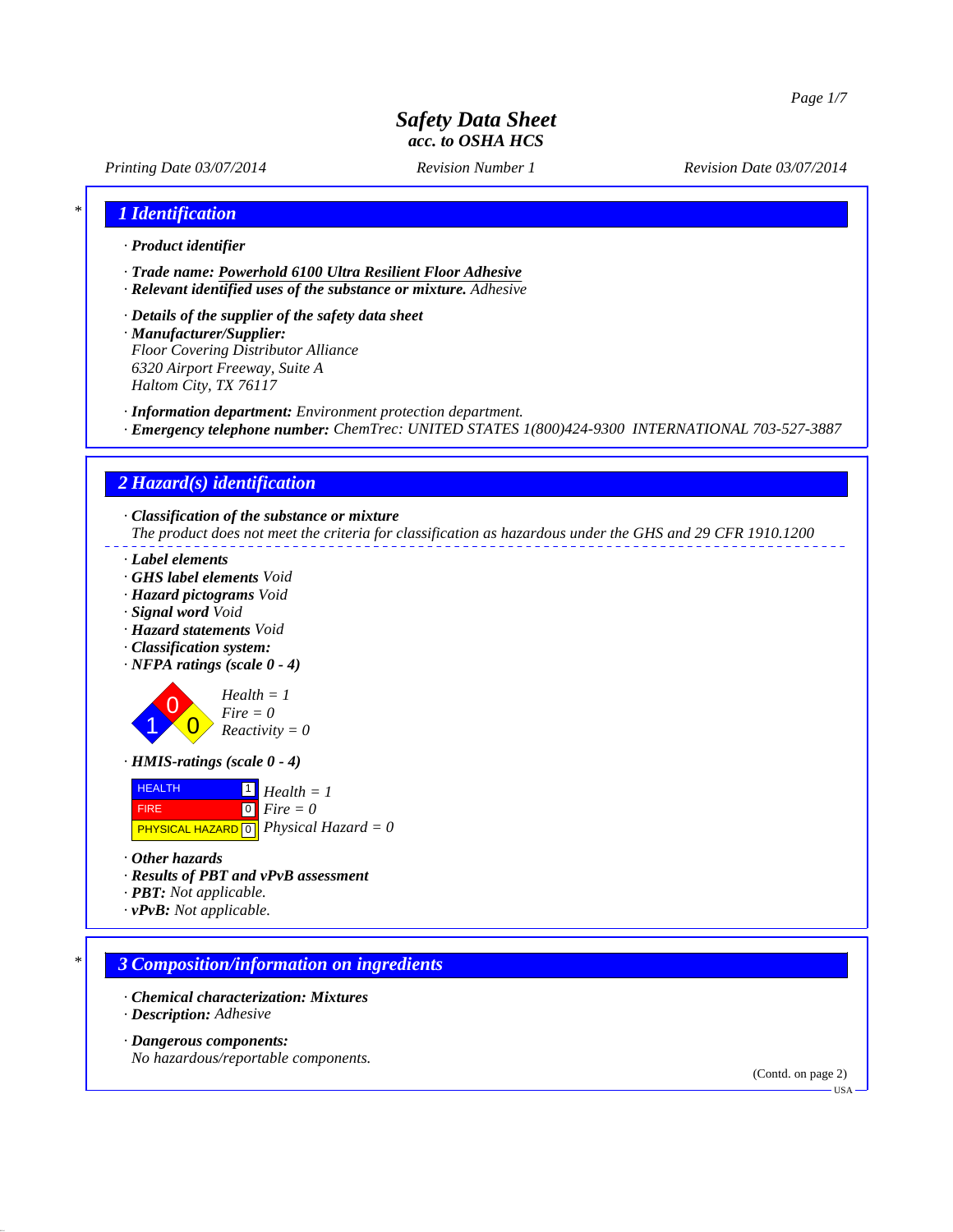*Printing Date 03/07/2014 Revision Number 1 Revision Date 03/07/2014*

*Trade name: Powerhold 6100 Ultra Resilient Floor Adhesive*

(Contd. of page 1)

*7732-18-5 water, distilled, conductivity or of similar purity 25-50%*

## *\* 4 First-aid measures*

*· Description of first aid measures*

- *· After inhalation:*
- *Supply fresh air or oxygen; call for doctor.*
- *In case of unconsciousness place patient stably in side position for transportation.*
- *· After skin contact:*
- *Wipe excess from skin.*

*Immediately wash with water and soap and rinse thoroughly.*

*· After eye contact:*

*Rinse opened eye for 20 minutes under running water. If eye becomes irritated, obtain medical treatment. · After swallowing:*

*Rinse out mouth with water. Drink 1 - 2 glasses of water but DO NOT induce vomiting. Do not give liquids to a drowsy, convulsing or unconscious person. If vomiting occurs spontaneously, keep head below hips to prevent aspiration.*

*Seek medical treatment.*

- *· Information for doctor:*
- *· Most important symptoms and effects, both acute and delayed No further relevant information available.*
- *· Indication of any immediate medical attention and special treatment needed*
- *No further relevant information available.*

### *\* 5 Fire-fighting measures*

- *· Extinguishing media*
- *· Suitable extinguishing agents:*
- *CO2, extinguishing powder or water spray. Fight larger fires with water spray or alcohol resistant foam. Use fire fighting measures that suit the environment.*
- *· Special hazards arising from the substance or mixture No further relevant information available.*
- *· Advice for firefighters*
- *· Protective equipment: Protective clothing and respiratory protective device.*

## *\* 6 Accidental release measures*

- *· Personal precautions, protective equipment and emergency procedures Wear protective equipment. Keep unprotected persons away. Ensure adequate ventilation*
- *· Environmental precautions: Do not allow to enter sewers/ surface or ground water.*
- *· Methods and material for containment and cleaning up:*

*Absorb with liquid-binding material (sand, diatomite, acid binders, universal binders, sawdust). Dispose of contaminated material as waste in accordance with federal state and local regulations. Ensure adequate ventilation.*

- *· Reference to other sections See Section 7 for information on safe handling. See Section 8 for information on personal protection equipment.*
- 

*See Section 13 for disposal information.*

(Contd. on page 3)

USA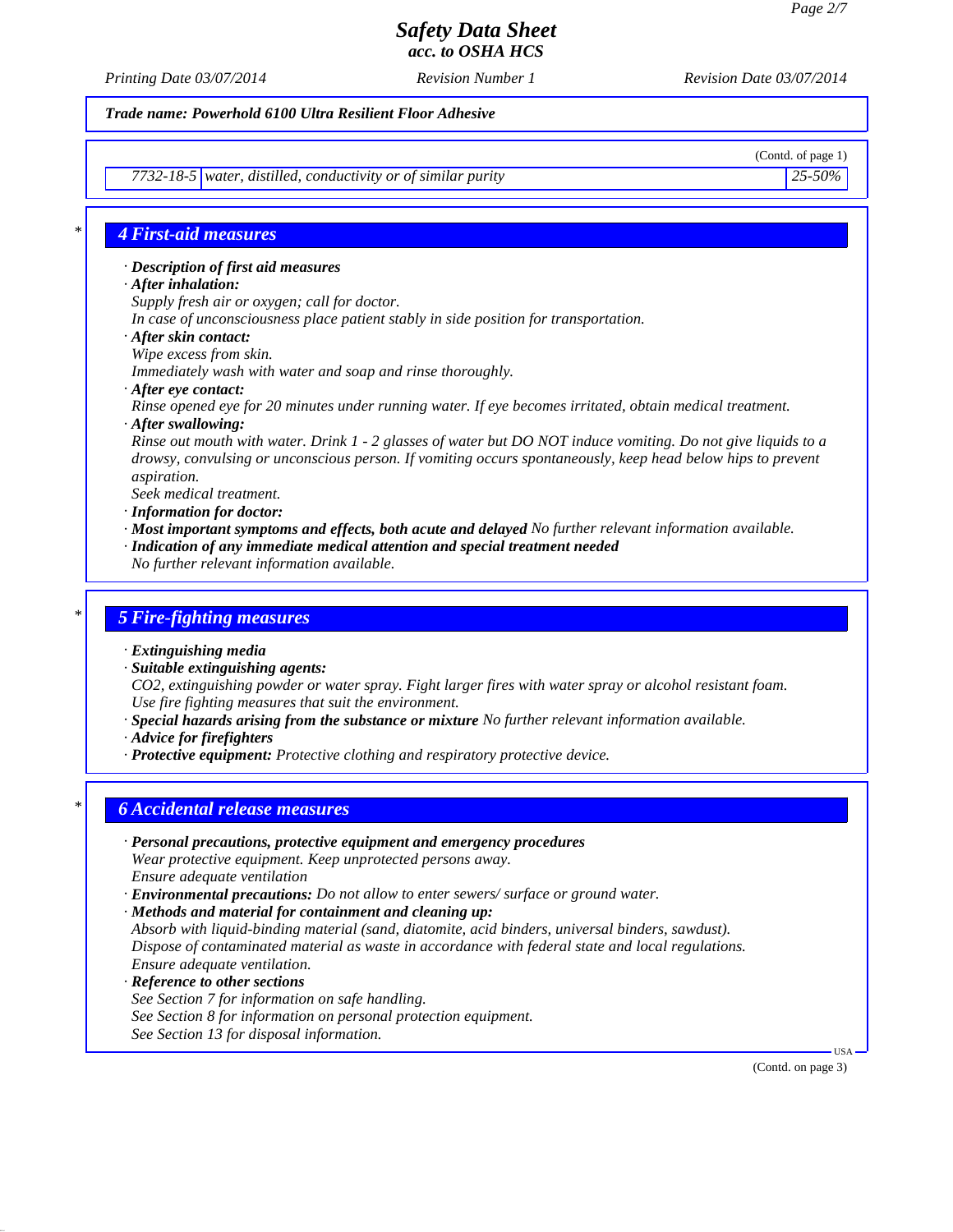*Printing Date 03/07/2014 Revision Number 1 Revision Date 03/07/2014*

#### *Trade name: Powerhold 6100 Ultra Resilient Floor Adhesive*

(Contd. of page 2)

## *\* 7 Handling and storage*

*· Handling:*

- *· Precautions for safe handling Avoid prolonged or repeated contact with skin. Avoid contact with eyes. Wash thoroughly after handling.*
- *Prevent formation of aerosols.*
- *· Information about protection against explosions and fires: No special measures required.*
- *· Conditions for safe storage, including any incompatibilities*
- *· Storage:*
- *· Requirements to be met by storerooms and receptacles: Store above 40F.*
- *· Information about storage in one common storage facility: Store away from oxidizing agents.*
- *· Further information about storage conditions:*
- *Protect product from freezing. Keep receptacle tightly sealed.*
- *· Specific end use(s) No further relevant information available.*

## *\* 8 Exposure controls/personal protection*

- *· Additional information about design of technical systems: No further data.*
- *· Control parameters*
- *· Components with limit values that require monitoring at the workplace: The product does not contain any relevant quantities of materials with critical values that have to be monitored at the workplace.*
- *· Additional information: The lists that were valid during the creation were used as basis.*
- *· Exposure controls*
- *· Personal protective equipment (see listings below)*
- *· General protective and hygienic measures:*
- *The usual precautionary measures for handling chemicals should be followed.*
- *· Breathing equipment: Not necessary if room is well-ventilated.*
- *· Protection of hands:*



**Protective gloves** 

*The glove material has to be impermeable and resistant to the product/ the substance/ the preparation.*

*· Material of gloves*

*Nitrile rubber, NBR*

*Chloroprene rubber, CR*

*The selection of the suitable gloves does not only depend on the material, but also on further marks of quality and varies from manufacturer to manufacturer.*

#### *· Penetration time of glove material*

*The exact break through time has to be found out by the manufacturer of the protective gloves and has to be observed.*

- *· Eye protection: Safety glasses with side shields.*
- *· Body protection: Protective work clothing*

(Contd. on page 4)

USA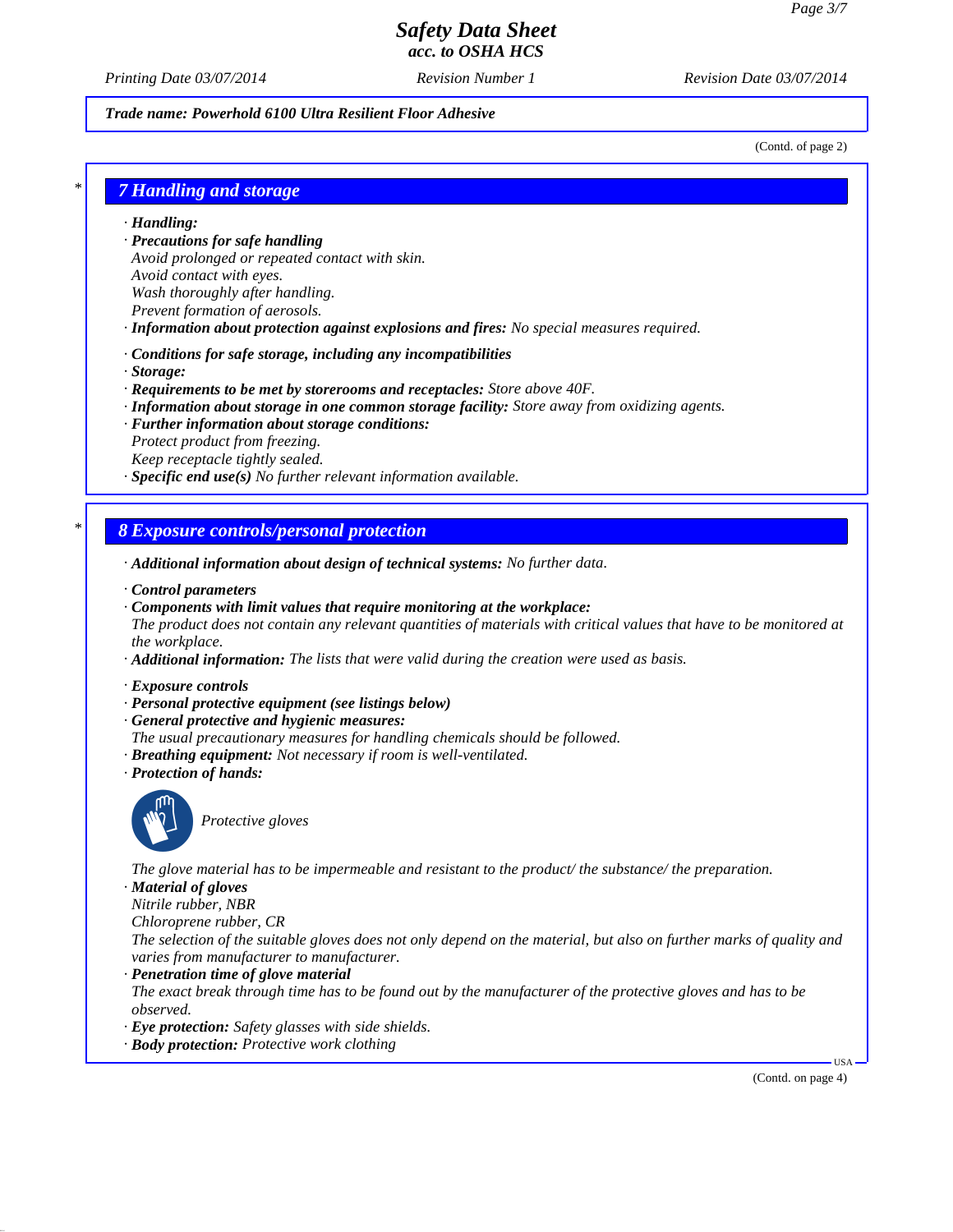*Printing Date 03/07/2014 Revision Number 1 Revision Date 03/07/2014*

*Trade name: Powerhold 6100 Ultra Resilient Floor Adhesive*

(Contd. of page 3)

| · Information on basic physical and chemical properties    |                                               |  |
|------------------------------------------------------------|-----------------------------------------------|--|
| <b>General Information</b>                                 |                                               |  |
| $\cdot$ Appearance:                                        |                                               |  |
| Form:                                                      | Paste                                         |  |
| Color:                                                     | <b>Straw</b>                                  |  |
| $\cdot$ Odor:                                              | Characteristic                                |  |
| · Odour threshold:                                         | Not determined.                               |  |
| $\cdot$ pH-value at 20 $\cdot$ C (68 $\cdot$ F):           | 9.3                                           |  |
| Change in condition                                        |                                               |  |
| <b>Melting point:</b>                                      | Undetermined.                                 |  |
| <b>Boiling point:</b>                                      | 100 °C (212 °F)                               |  |
| · Flash point:                                             | Not applicable.                               |  |
| · Flammability (solid, gaseous):                           | Not applicable.                               |  |
| · Ignition temperature:                                    |                                               |  |
| <b>Decomposition temperature:</b>                          | Not determined.                               |  |
| · Auto igniting:                                           | Product is not selfigniting.                  |  |
| · Danger of explosion:                                     | Product does not present an explosion hazard. |  |
| · Flammable limits:                                        |                                               |  |
| Lower:                                                     | Not determined.                               |  |
| <b>Upper:</b>                                              | Not determined.                               |  |
| $\cdot$ Vapor pressure at 20 $\cdot$ C (68 $\cdot$ F):     | 23 hPa (17 mm Hg)                             |  |
| $\cdot$ Specific gravity at 20 °C (68 °F):                 | 1.12 $g/cm^3$ (9.346 lbs/gal)                 |  |
| · Relative density                                         | Not determined.                               |  |
| · Vapour density                                           | Not determined.                               |  |
| $\cdot$ Evaporation rate                                   | Not determined.                               |  |
| · Solubility in / Miscibility with                         |                                               |  |
| Water:                                                     | Fully miscible.                               |  |
| · Partition coefficient (n-octanol/water): Not determined. |                                               |  |
| · Viscosity:                                               |                                               |  |
| Dynamic:                                                   | Not determined.                               |  |
| Kinematic:                                                 | Not determined.                               |  |
| · Solvent content:                                         |                                               |  |
| Organic solvents:                                          | $0.0\%$                                       |  |
| VOC (Per EPA 24)                                           | not available GMS/L                           |  |
| Solids content:                                            | not available                                 |  |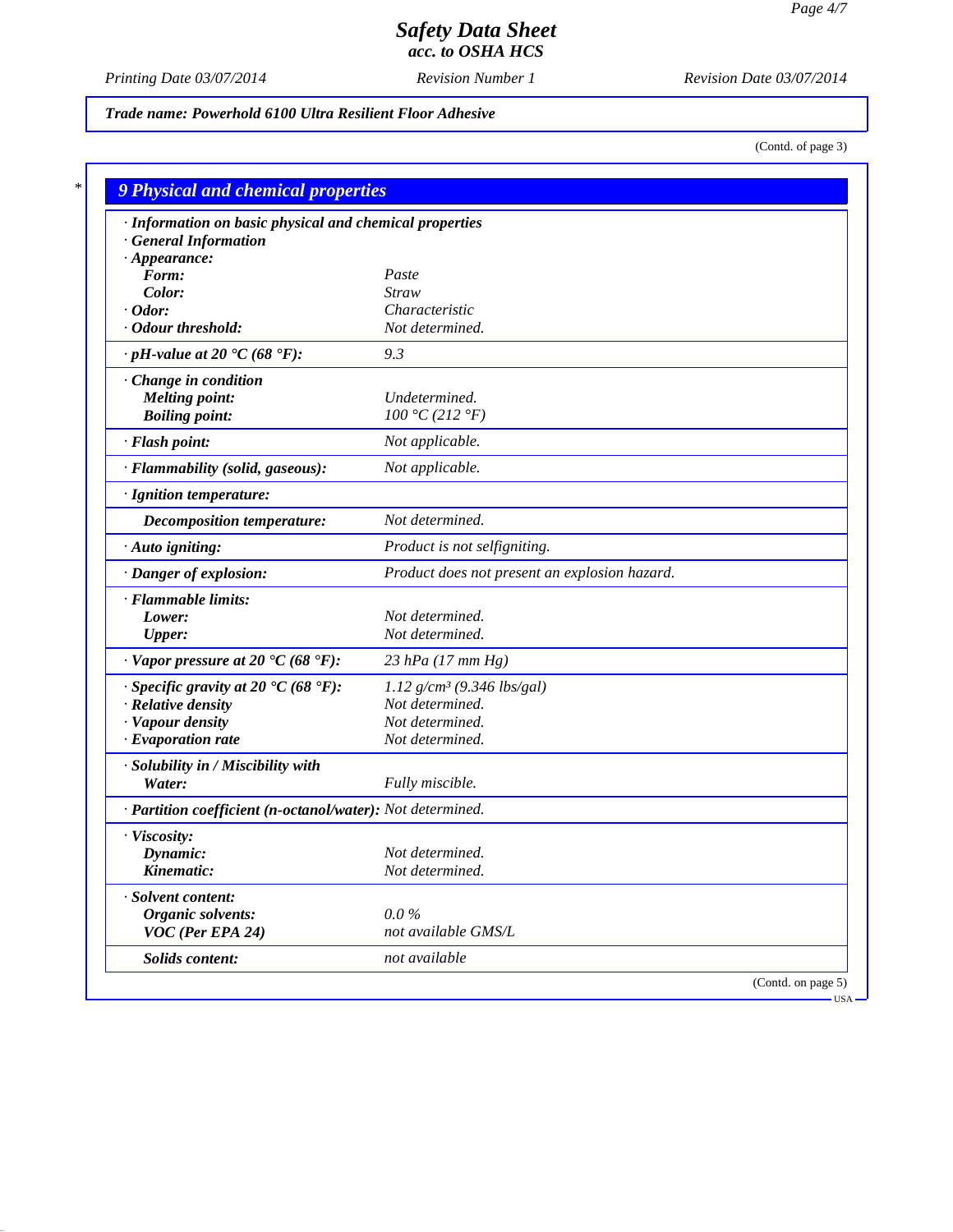*Printing Date 03/07/2014 Revision Number 1 Revision Date 03/07/2014*

*Trade name: Powerhold 6100 Ultra Resilient Floor Adhesive*

|                           | (Contd. of page 4)                                                          |
|---------------------------|-----------------------------------------------------------------------------|
| $\cdot$ Other information | California VOC Compliance:                                                  |
|                           | <b>Solvent Free Product</b>                                                 |
|                           | SCAQMD Rule 1168: VOC Compliant                                             |
|                           | SCAQMD Rule 443.1 Grams of VOC per Liter of Material <15 grams<br>per liter |
|                           | Grams of VOC per Liter of Coating <26 grams                                 |
|                           | per liter                                                                   |

## *\* 10 Stability and reactivity*

*· Reactivity*

- *· Chemical stability*
- *· Thermal decomposition / conditions to be avoided: No decomposition if used according to specifications.*
- *· Possibility of hazardous reactions No dangerous reactions known.*
- *· Conditions to avoid Temperatures below 40F (4.4C)*
- *· Incompatible materials: Reacts with strong oxidizing agents.*
- *· Hazardous decomposition products: Carbon monoxide and carbon dioxide*
- *Nitrogen oxides*
- *Hydrocarbons*

### *\* 11 Toxicological information*

- *· Information on toxicological effects*
- *· Acute toxicity:*
- *· Primary irritant effect:*
- *· on the skin: May irritate the skin.*
- *· on the eye: May irritate the eye.*
- *· Sensitization: No sensitizing effects known.*
- *· Additional toxicological information:*

*The product is not subject to classification according to internally approved calculation methods for preparations:*

*When used and handled according to specifications, the product does not have any harmful effects according to our experience and the information provided to us.*

#### *· Carcinogenic categories*

*· IARC (International Agency for Research on Cancer)*

*None of the ingredients is listed.*

*· NTP (National Toxicology Program)*

*None of the ingredients is listed.*

## *\* 12 Ecological information*

*· Toxicity*

- *· Aquatic toxicity: No further relevant information available.*
- *· Persistence and degradability No further relevant information available.*
- *· Behavior in environmental systems:*
- *· Bioaccumulative potential No further relevant information available.*
- *· Mobility in soil No further relevant information available.*

(Contd. on page 6)

USA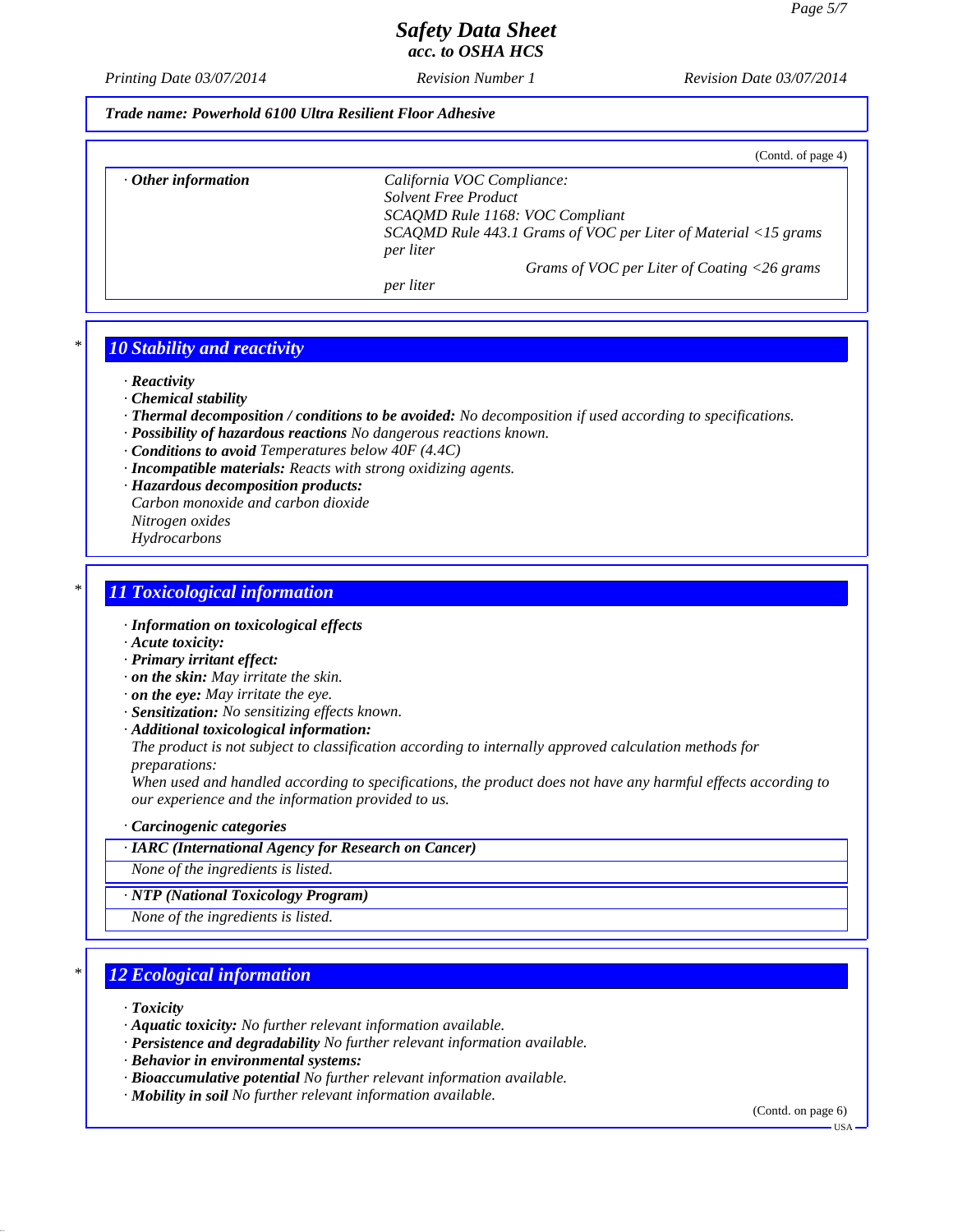(Contd. of page 5)

## *Safety Data Sheet acc. to OSHA HCS*

*Printing Date 03/07/2014 Revision Number 1 Revision Date 03/07/2014*

#### *Trade name: Powerhold 6100 Ultra Resilient Floor Adhesive*

*· Additional ecological information:*

- *· General notes: At present there are no ecotoxicological assessments.*
- *· Results of PBT and vPvB assessment*

*· PBT: Not applicable.*

- *· vPvB: Not applicable.*
- *· Other adverse effects No further relevant information available.*

### *\* 13 Disposal considerations*

*· Waste treatment methods*

*· Recommendation:*

*Smaller quantities can be disposed of with household waste. Must be specially treated adhering to official regulations. Disposal must be made according to official regulations.*

- *· Uncleaned packagings:*
- *· Recommendation: Disposal must be made according to official regulations.*
- *· Recommended cleansing agent: Water, if necessary with cleansing agents.*

### *\* 14 Transport information*

| $\cdot$ UN-Number<br>· DOT, ADR, ADN, IMDG, IATA                                    | Void            |
|-------------------------------------------------------------------------------------|-----------------|
| $\cdot$ UN proper shipping name<br>· DOT, ADR, ADN, IMDG, IATA                      | Void            |
| $\cdot$ Transport hazard class(es)                                                  |                 |
| · DOT, ADR, ADN, IMDG, IATA<br>$\cdot$ Class                                        | Void            |
| · Packing group<br>· DOT, ADR, IMDG, IATA                                           | Void            |
| <b>Environmental hazards:</b>                                                       | Not applicable. |
| · Special precautions for user                                                      | Not applicable. |
| · Transport in bulk according to Annex II of<br><b>MARPOL73/78 and the IBC Code</b> | Not applicable. |
| · UN "Model Regulation":                                                            |                 |

## *\* 15 Regulatory information*

*· Safety, health and environmental regulations/legislation specific for the substance or mixture · Sara*

*· Section 355 (extremely hazardous substances):*

*None of the ingredients is listed.*

*· Section 313 (Specific toxic chemical listings):*

*None of the ingredients is listed.*

(Contd. on page 7)

USA